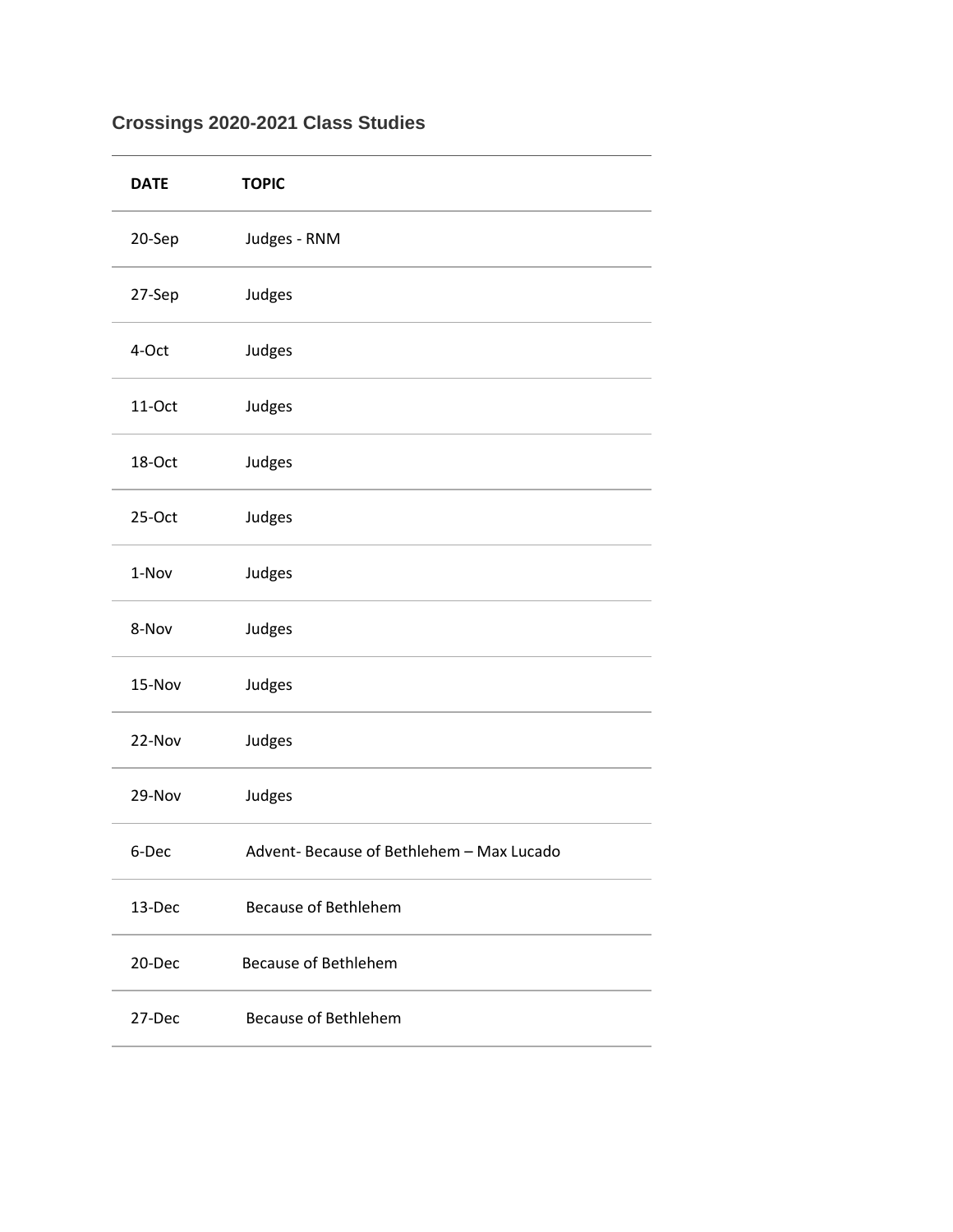| 3-Jan                        | Colossians-Principles for Living a Christian Life in the<br>Midst of a Non-Christian Culture |
|------------------------------|----------------------------------------------------------------------------------------------|
| 10-Jan                       | Colossians                                                                                   |
| 17-Jan                       | Colossians                                                                                   |
| 24-Jan                       | Colossians                                                                                   |
| 31-Jan                       | Colossians                                                                                   |
| 7-Feb                        | Colossians                                                                                   |
| 14-Feb                       | Colossians                                                                                   |
| 21-Feb                       | Colossians                                                                                   |
| 28-Feb                       | Colossians                                                                                   |
| 7-Mar                        | Right Now Media / TBD                                                                        |
| 14-Mar                       | Right Now Media / TBD                                                                        |
| 21-Mar                       | Hope in Time of Fear-The Resurrection & The True<br>Meaning of Easter- Tim Keller            |
| Palm<br>Sunday<br>3/28/2021  | Hope in Time of Tear                                                                         |
| Easter<br>Sunday<br>4/4/2021 | No SS Class                                                                                  |
| 11-Apr                       | Hope in Time of Fear                                                                         |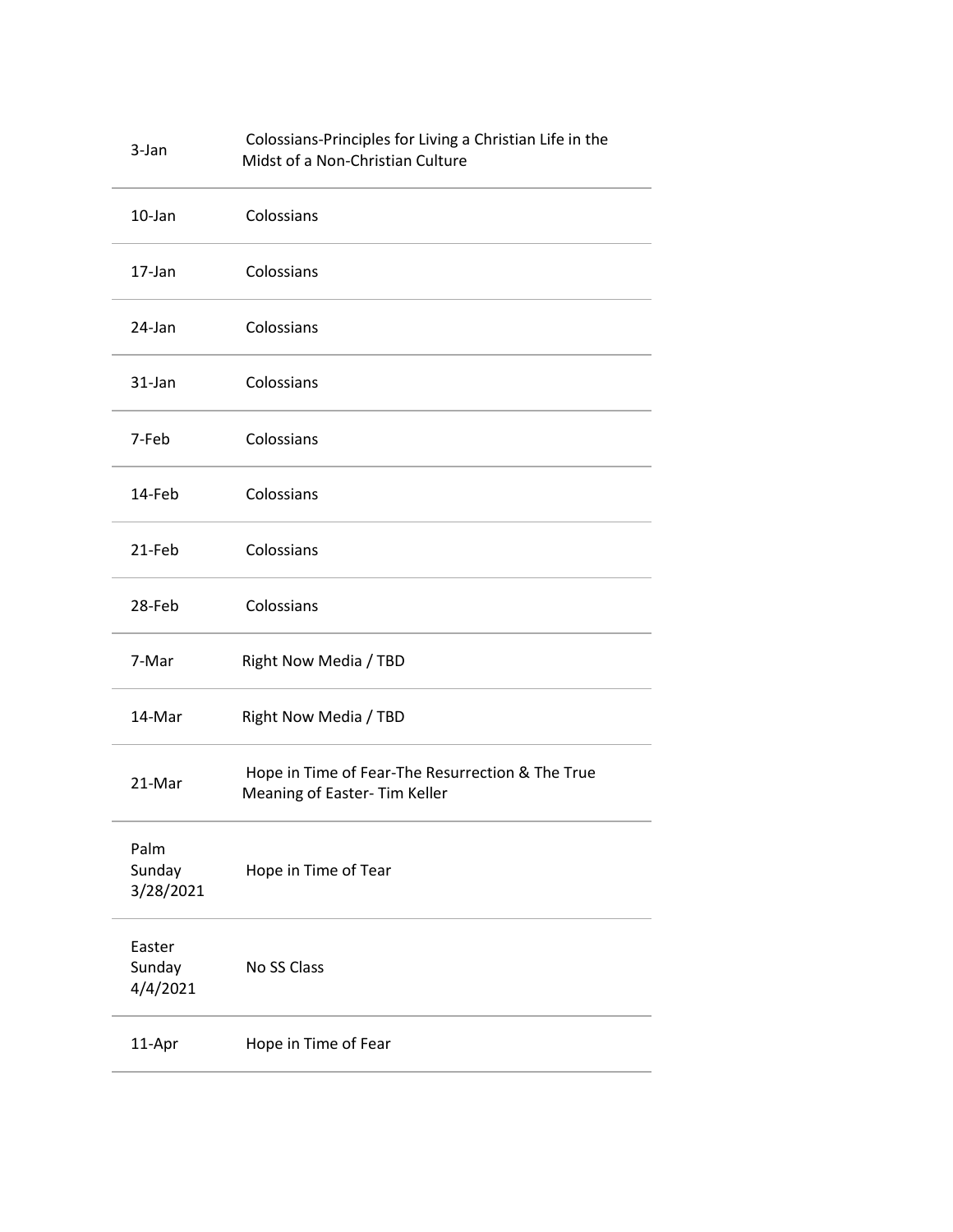| 18-Apr    | Hope in Time of Fear                                |  |
|-----------|-----------------------------------------------------|--|
| 25-Apr    | <b>Upside Down Spirituality</b>                     |  |
|           | 9 Essential Failures of a Faithful Life - Chad Bird |  |
| 2-May     | <b>Upside Down Spirituality</b>                     |  |
| 9-May     | <b>Upside Down Spirituality</b>                     |  |
| 16-May    | <b>Upside Down Spirituality</b>                     |  |
| 23-May    | <b>Upside Down Spirituality</b>                     |  |
| 30-May    | <b>Upside Down Spirituality</b>                     |  |
| 6-Jun     | <b>Upside Down Spirituality</b>                     |  |
| 13-Jun    | <b>Upside Down Spirituality</b>                     |  |
| 20-Jun    | <b>Upside Down Spirituality</b>                     |  |
| 27-Jun    | Right Now Media / TBD                               |  |
| 4-Jul     | No SS Class                                         |  |
| $11$ -Jul | Joint Sunday School                                 |  |
| 18-Jul    | Joint Sunday School                                 |  |
| 25-Jul    | Joint Sunday School                                 |  |
| 1-Aug     |                                                     |  |
| 8-Aug     |                                                     |  |